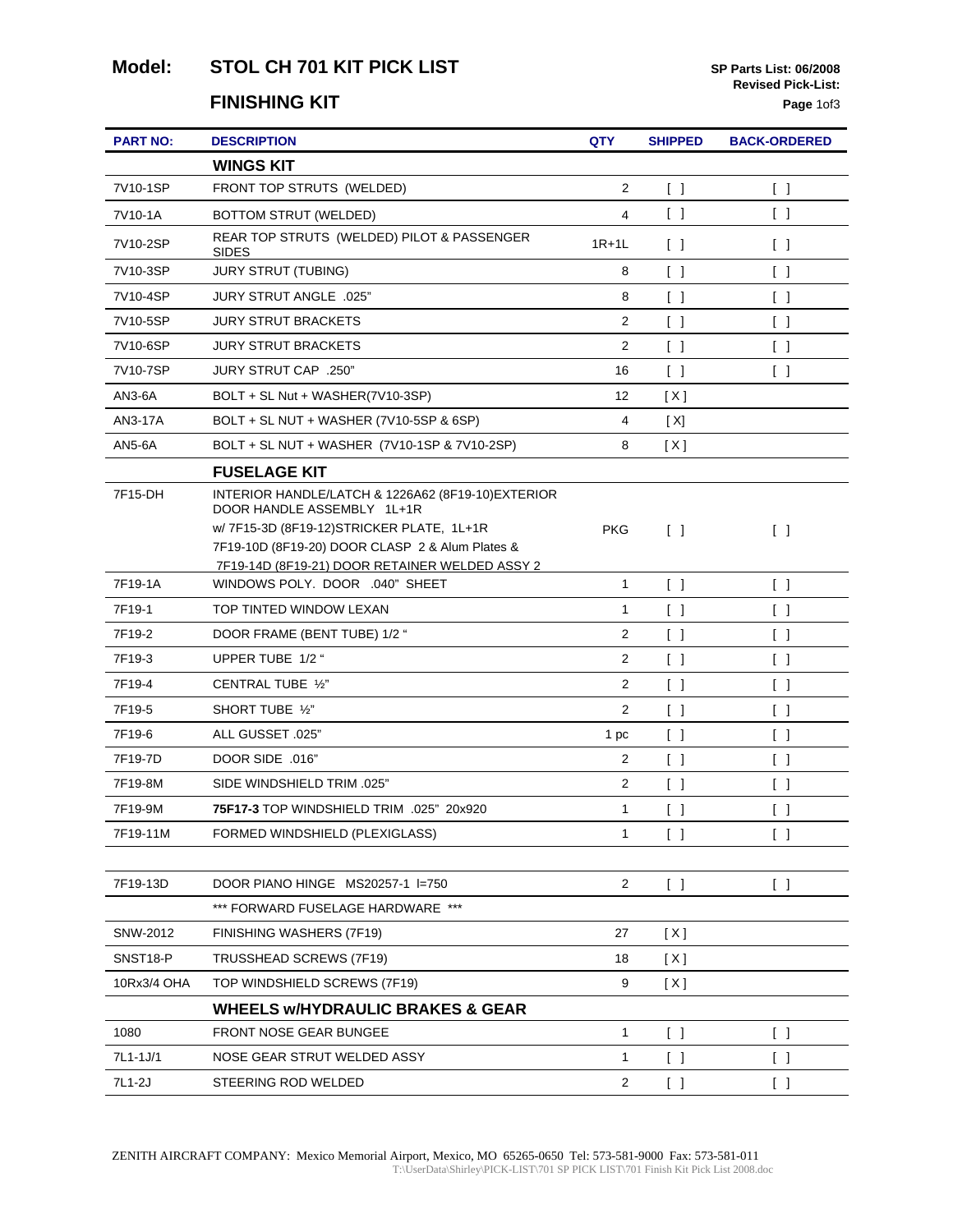#### Model: STOL CH 701 KIT PICK LIST **SP Parts List: 06/2008**

#### **FINISHING KIT** Page 20f3

| <b>PART NO:</b>   | <b>DESCRIPTION</b>                               | QTY            | <b>SHIPPED</b>                    | <b>BACK-ORDERED</b>               |
|-------------------|--------------------------------------------------|----------------|-----------------------------------|-----------------------------------|
| 7L1-3J/7L1-4J     | NOSE WHEEL AXLE W/ AXLE SPACERS                  | 1              | $\begin{bmatrix} \end{bmatrix}$   | $\begin{bmatrix} \end{bmatrix}$   |
| AN5H-5A           | NOSE WHEEL AXLE BOLT + WASHER (7L1-3J)           | $\overline{2}$ | [X]                               |                                   |
| MH <sub>6</sub> N | NOSE WHEEL RIM                                   | 1              | $\begin{bmatrix} \end{bmatrix}$   | $\begin{bmatrix} \end{bmatrix}$   |
| 7L2-1J            | TUNDRA MAIN GEAR SPRING .750"                    | 1              | $\begin{bmatrix} \end{bmatrix}$   | $\begin{bmatrix} \end{bmatrix}$   |
| 7L2-2J            | GEAR PLATES W/ 7L2-2A/1 POLY SPACERS .375        | 4              | $\begin{bmatrix} \end{bmatrix}$   | $\begin{bmatrix} \end{bmatrix}$   |
| 7L2-3J            | <b>WHEEL FORK DOUBLER</b>                        | 1              | $\begin{bmatrix} \end{bmatrix}$   | $\begin{bmatrix} \end{bmatrix}$   |
| 7L2-4J            | <b>NOSE WHEEL FORK</b>                           | 1              | $\begin{bmatrix} \end{bmatrix}$   | $\begin{bmatrix} \end{bmatrix}$   |
| MH6B.75-D4A       | MAIN WHEEL RIM/ HYD. BRAKE, DISC+CAL             | $\overline{2}$ | $\begin{bmatrix} \end{bmatrix}$   | $\begin{bmatrix} \end{bmatrix}$   |
| T8X6              | 800x6 TIRE                                       | 3              | $\begin{bmatrix} \end{bmatrix}$   | $\begin{bmatrix} \end{bmatrix}$   |
| MH62-121          | <b>TUBELESS TIRE KIT</b>                         | 3              | $\begin{bmatrix} \end{bmatrix}$   | $\begin{bmatrix} \end{bmatrix}$   |
| AXLE-7            | MAIN WHEEL AXLE, AXLE, COTTER PIN, LARGE NUT     | 2              | $\begin{bmatrix} \end{bmatrix}$   | $\begin{bmatrix} \end{bmatrix}$   |
|                   | *** LANDING GEAR HARDWARE ***                    |                |                                   |                                   |
| F468-4A           | 1/8 NPT MALE CONNECTOR TO 1/4 in POLY TUBE       | 2              | $\begin{bmatrix} \end{bmatrix}$   | $\begin{bmatrix} \end{bmatrix}$   |
| F469-4A           | 90 DEGREE MALE CONN. 1/8 NPT TO 1/4 in POLY TUBE | 2              | $\begin{bmatrix} 1 \end{bmatrix}$ | $\begin{bmatrix} \end{bmatrix}$   |
| $MC-5$            | MASTER CYLINDERS w/ RESERVOIR                    | 2              | $\begin{bmatrix} \end{bmatrix}$   | $\begin{bmatrix} \end{bmatrix}$   |
| F487-4            | POLY TUBE 1/4 in DIA. (BRAKE LINES)              | 17 FT          | $\begin{bmatrix} 1 \end{bmatrix}$ | $\begin{bmatrix} \end{bmatrix}$   |
| AN4-7A            | BOLT + SL + WASHER (7L2-3J TO 7L2-4J)            | 4              | [X]                               |                                   |
| AN4-13A           | BOLT + SL NUT + WASHER (AXLE to 7L2-1J)          | 8              | [ X ]                             |                                   |
| AN4-10A           | BOLT + SL NUT + WASHERS(7L1-1J, 7L2-3J&7L2-4J)   | 4              | [X]                               |                                   |
| AN960-516         | 5/16 in I.D. WASHER (7L1-2J)                     | 10             | (X)                               |                                   |
| AN365-524         | SL NUT (7L1-1J & STEERLING ROD)                  | 2              | [X]                               |                                   |
| AN310-5           | 5/16 CASTLE NUT (7L1-2J & RUDDER PEDAL)          | 2              | [X]                               |                                   |
| AN380-2-2         | COTTER PIN (2@7L1-2J & Rudder Pedal)             | $\overline{2}$ | [X]                               |                                   |
| CW5-12            | ROD ENDS (7L1-2J & 7L1-1J)                       | $\overline{2}$ | [ X ]                             |                                   |
| AN316-5R          | JAM NUTS (7L1-2J & 7L1-1J)                       | $\overline{c}$ | [X]                               |                                   |
| AN4-6A            | BOLT, WASHER, SL NUT (7L2-3J to 7L2-4J)          | 4              | [X]                               |                                   |
|                   | <b>CONTROLS</b>                                  |                |                                   |                                   |
| SВ                | SEAT BELTS WITH SHOULDER HARNESS                 | $\overline{2}$ | $\begin{bmatrix} 1 \end{bmatrix}$ | $\begin{bmatrix} 1 \end{bmatrix}$ |
| F-15-2004         | THIMBLES (7C6-1)                                 | 16             | [X]                               |                                   |
| S-11-004          | NICO PRESS 1/8" (7C6-1)                          | 16             | [ X ]                             |                                   |
| SN121-214         | HOOK (7C3-3 ref: Manual p.38)                    | 4              | [X]                               |                                   |
| SN121-219         | RING (7C3-3 ref: Manual p. 38)                   | 4              | [X]                               |                                   |
| SNMP-44           | 20 in BUNGEE CORD (7C3-3)                        | 1              | $\begin{bmatrix} \end{bmatrix}$   | $\begin{bmatrix} 1 \end{bmatrix}$ |
| CW-5-12           | ROD ENDS (7C1-6)                                 | 6              | [X]                               |                                   |
| SS103             | QUICK DISC. (MALE & FEMALE) (TOP 7C1-6)          | $\overline{a}$ | [X]                               |                                   |
| AN316-5R          | JAM NUTS 5/16 I.D. (7C1-6)                       | 8              | [X]                               |                                   |